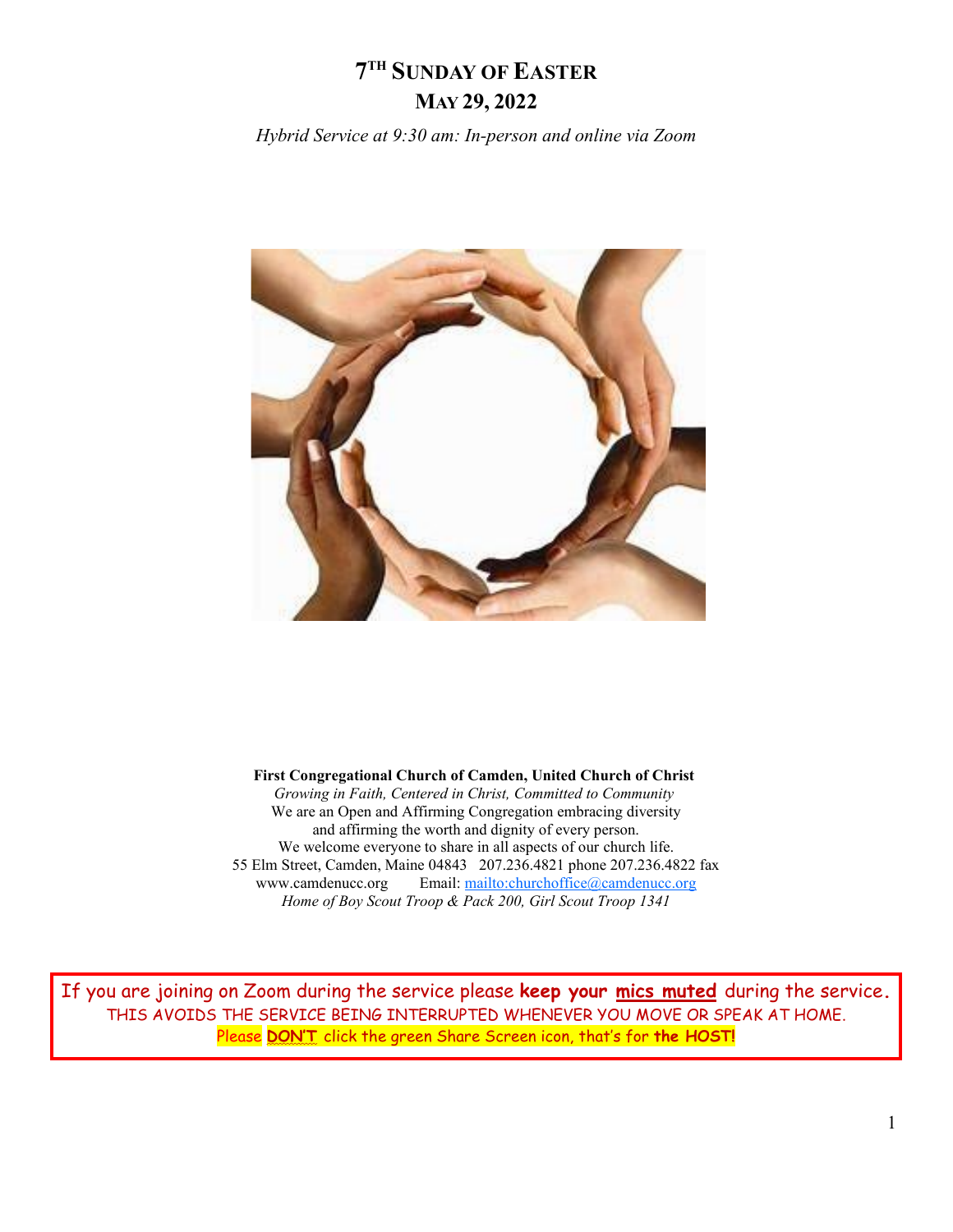## **THE SERVICE OF WELCOME**

*(\* indicates congregation stands, if comfortable doing so)*

| PRELUDE: | <i>Joyful, Joyful, We Adore Thee</i> — Joel Raney |
|----------|---------------------------------------------------|
|          | Matt Mainster, piano                              |

#### WELCOME & ANNOUNCEMENTS Patty Fox

|                                            | Deb Endl                                                                                                                                                                                                                                                                                                                                                                                            |
|--------------------------------------------|-----------------------------------------------------------------------------------------------------------------------------------------------------------------------------------------------------------------------------------------------------------------------------------------------------------------------------------------------------------------------------------------------------|
|                                            |                                                                                                                                                                                                                                                                                                                                                                                                     |
|                                            |                                                                                                                                                                                                                                                                                                                                                                                                     |
|                                            |                                                                                                                                                                                                                                                                                                                                                                                                     |
|                                            |                                                                                                                                                                                                                                                                                                                                                                                                     |
|                                            |                                                                                                                                                                                                                                                                                                                                                                                                     |
|                                            |                                                                                                                                                                                                                                                                                                                                                                                                     |
|                                            |                                                                                                                                                                                                                                                                                                                                                                                                     |
| these stones would shout aloud.            |                                                                                                                                                                                                                                                                                                                                                                                                     |
|                                            |                                                                                                                                                                                                                                                                                                                                                                                                     |
| and our mouths shall proclaim your praise. |                                                                                                                                                                                                                                                                                                                                                                                                     |
|                                            | * RESPONSIVE CALL TO WORSHIP from Iona Abbey Worship Book<br>Leader: The world belongs to God,<br>People: the earth and all its people.<br>Leader: How good it is, how wonderful,<br>People: to live together in unity.<br>Leader: Love and faith come together;<br>People: justice and peace join hands.<br>Leader: If Christ's disciples keep silent,<br>People:<br>Leader: Open our lips, O God, |

\* HYMN #284 *Gather Us In* **(**All joining us on Zoom receive a PDF link to words & music for all today's hymns. In the sanctuary, we use the hymnals.)

# \* UNISON PRAYER OF INVOCATION *from Iona Abbey Worship Book* Deb Endl

**Jesus, you have set before us a great hope that your kingdom will come on earth, and have taught us to pray for its coming. Make us ready to celebrate the signs of its dawning, and to pray and work for the perfect day when your will shall be done on earth as it is in heaven. Amen.**

#### \* GLORIA

**Glory to our Creator and to the Christ and to their gift of love, who is Spirit now among us, and throughout all creation: world without end, Amen, amen.**

\* THE PASSING OF CHRIST'S PEACEPatty Fox Leader: The Peace of Christ be always with you. **People: And also with you.**

# **THE SERVICE OF THE WORD**

### **TIME FOR CHILDREN** Joseph Coté

2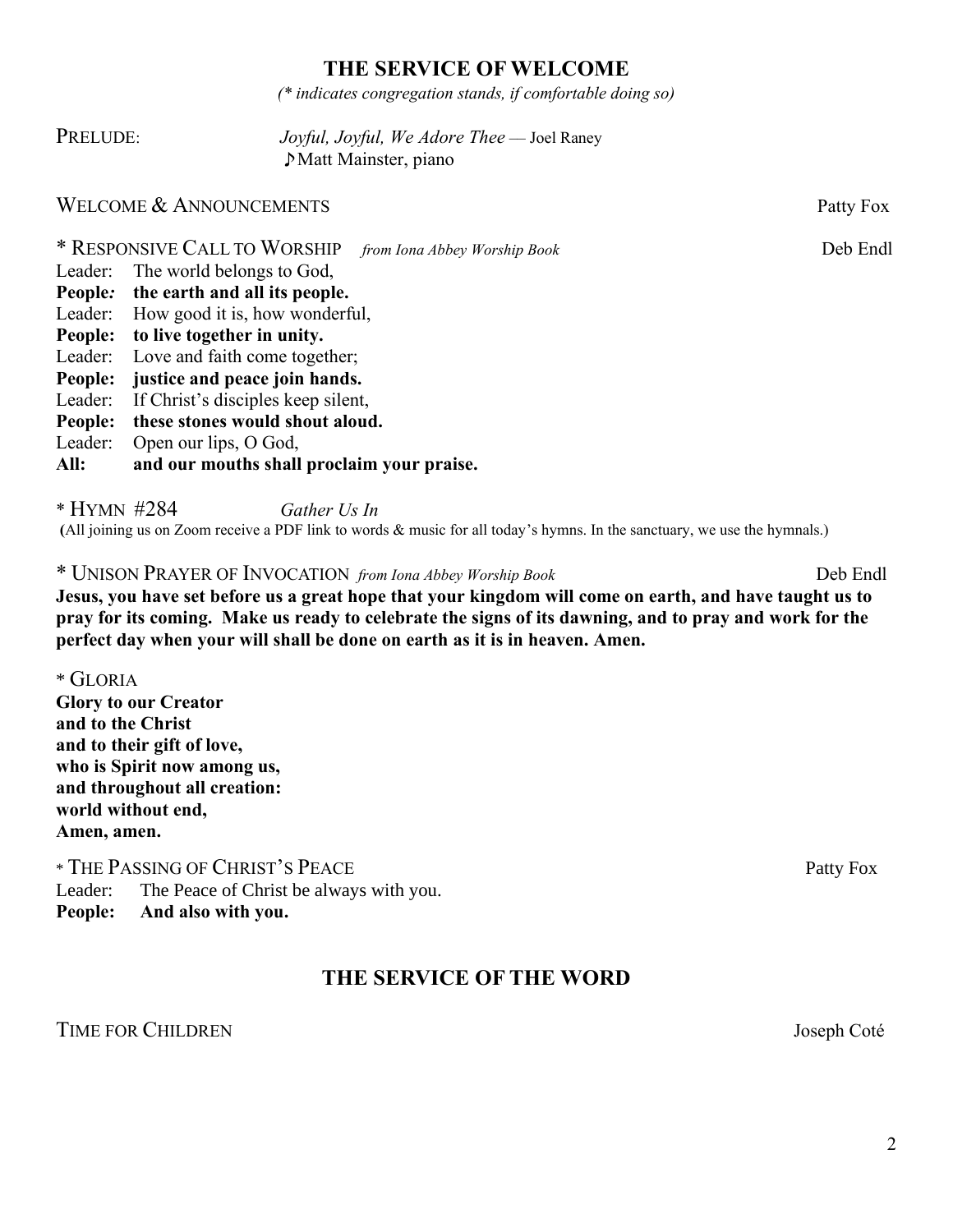### FROM THE EARLY CHURCH Acts of the Apostles 16:16-34 Deb Endl

One day as we were going to the place of prayer, we met a womanservant who had a spirit of divination and brought her owners a great deal of money by fortune-telling. While she followed Paul and us, she would cry out, "These men are slaves of the Most High God, who proclaim to you the way of salvation." She kept doing this for many days. But Paul, very much annoyed, turned and said to the spirit, "I order you in the name of Jesus Christ to come out of her." And it came out that very hour.

But when her owners saw that their hope of making money was gone, they seized Paul and Silas and dragged them into the marketplace before the authorities. When they had brought them before the magistrates, they said, "These men are disturbing our city; they are Jews, and are advocating customs that are not lawful for us as Romans to adopt or observe." The crowd joined in attacking them, and the magistrates had them stripped of their clothing and ordered them to be beaten with rods. After they had given them a severe flogging, they threw them into prison and ordered the jailer to keep them securely. Following these instructions, he put them in the innermost cell and fastened their feet in the stocks.

About midnight Paul and Silas were praying and singing hymns to God, and the prisoners were listening to them. Suddenly there was an earthquake so violent that the foundations of the prison were shaken, and immediately all the doors were opened and everyone's chains were unfastened. When the jailer woke up and saw the prison doors wide open, he drew his sword and was about to kill himself, since he supposed that the prisoners had escaped. But Paul shouted in a loud voice, "Do not harm yourself, for we are all here." The jailer called for lights, and rushing in, he fell down trembling before Paul and Silas. Then he brought them outside and said, "Sirs, what must I do to be saved?" They answered, "Believe in the Lord Jesus, and you will be saved, you and your household." They spoke the word of the Lord to him and to all who were in his house. At the same hour of the night the jailer took them and washed their wounds; then he and his entire family were baptized without delay. Bringing them up into the house and setting food before them, the jailer and his entire household rejoiced that he had become a believer in God.

### GOSPEL John 17:20-26

"I ask not only on behalf of these but also on behalf of those who will believe in me through their word, that they may all be one. As you, Father-Mother, are in me and I am in you, may they also be in us, so that the world may believe that you have sent me. The glory that you have given me I have given them, so that they may be one, as we are one, I in them and you in me, that they may become completely one, so that the world may know that you have sent me and have loved them even as you have loved me. Father-Motheer, I desire that those also, whom you have given me, may be with me where I am, to see my glory, which you have given me because you loved me before the foundation of the world.

"Righteous Father-Mother, the world does not know you, but I know you, and these know that you have sent me. I made your name known to them, and I will make it known, so that the love with which you have loved me may be in them and I in them."

SERMON *That They May Be One* Ute Molitor

# **THE SERVICE OF GRATITUDE**

\* SPECIAL MUSIC VIDEO *To My People: An Ode to Humanity* Musicians Nimo Patel, Chad Harper, Nick Dalton and film maker Ellie Walton [To My People: An Ode to Humanity | KarmaTube](https://www.karmatube.org/videos.php?id=5579)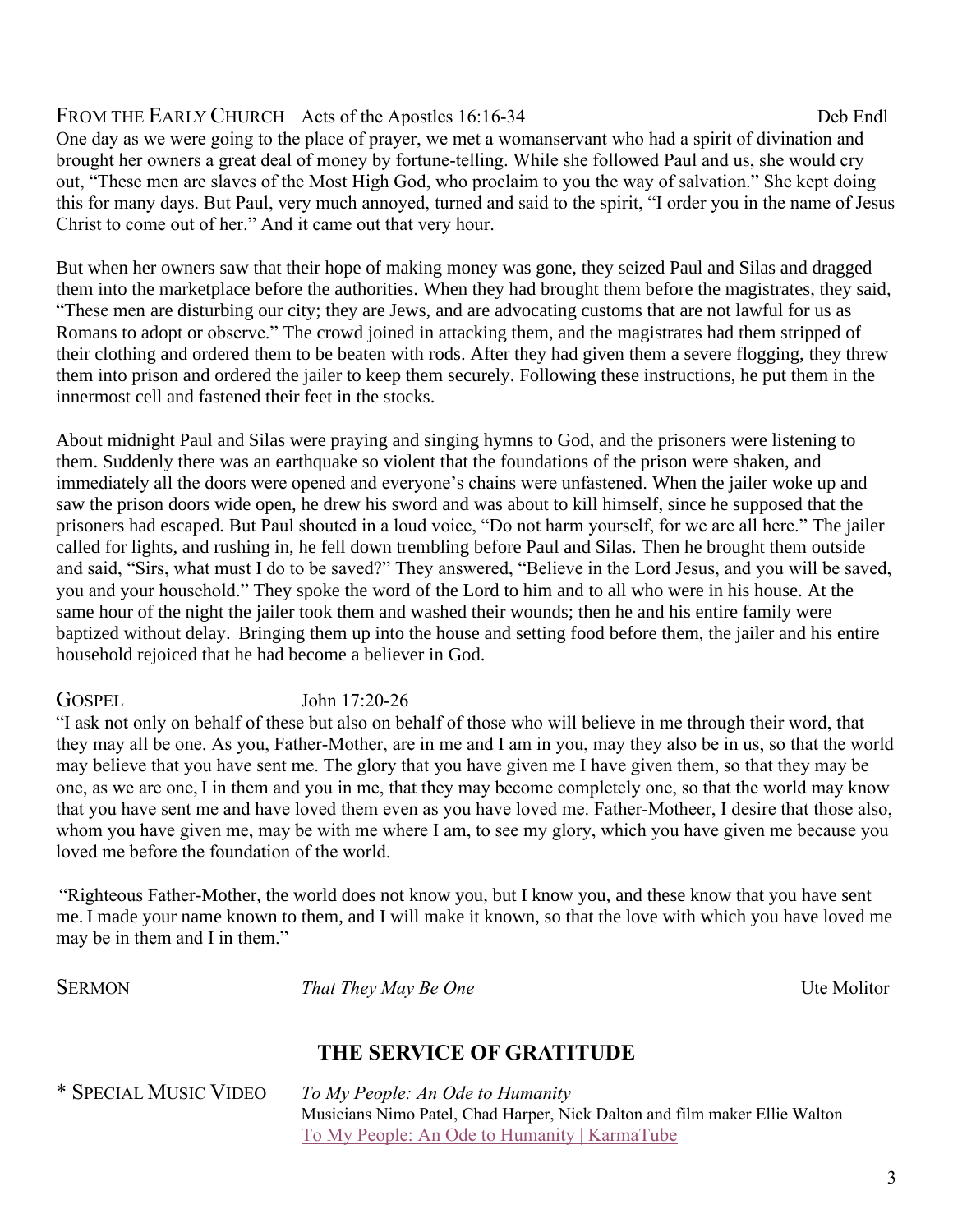#### OUR TIME OF PRAYER PAYER PATTER PATTER PATTER OF PRAYER

*Please send your joys and concerns to Patty at patty@camdenucc.org or leave a message on Patty's voice mail (236- 4821, option 5). During the worship time, you can write a prayer in via the chat function at the bottom of the screen. Please only share if you have permission by the person you wish to pray for. Please only use first name and keep personal information to a minimum as this will be available publicly.*

## THE LORD'S PRAYER (Philip Newell, Casa del Sol)

**Ground of all being, Mother of life, Father of the Universe, Your name is sacred, beyond speaking. May we know your presence, may your longings be our longings in heart and in action. May there be food for the human family today and for the whole earth community. Forgive us the falseness of what we have done, as we forgive those who have been untrue to us. Do not forsake us in our time of conflict, but lead us into new beginnings. For the light of life, the vitality of life, and the glory of life are yours now and forever. Amen.**

### OFFERTORY INVITATION Patty Fox

OFFERTORY ANTHEM *Oh, Come Let Us Sing* –– Schoenfeld ♪Sanctuary Choir

\* DOXOLOGY

*Praise God, from whom all blessings flow; Praise God, all creatures high and low. Praise God in Jesus fully known. Creator, Christ and Spirit one. Amen*.

\* UNISON PRAYER OF DEDICATION Deb Endl

**Uniting God, you call us to embrace our shared belonging in you, our source of life and love. We bring our offerings praying that they may serve your purposes of sustaining and drawing us together in hope. We pray especially for all who struggle at this particular time. In Christ's name we pray. Amen.**

# **THE SERVICE OF BLESSING**

\* HYMN #2 *Joyful, Joyful, We Adore Thee*

\*BENEDICTION Ute Molitor

\* SUNG BENEDICTION

*Go my children, with my blessing, never alone; Waking, sleeping, I am with you, you are my own; In my love's baptismal river I have made you mine forever, Go my children, with my blessing, you are my own.*

POSTLUDE *Fanfare on "Old One Hundredth"* –– Fred Bock ♪Matt Mainster, organ

Permission to reprint, podcast, and/or stream certain music in this service obtained from ONE LICENSE with license #A-729715. Excludes music in public domain. All rights reserved.

# **OUR THANKS TO TODAY'S VOLUNTEERS!**

Children's Talk: Joseph Coté Liturgist: Deb Endl Deacon on Site: Terri Mackenzie Greeters: Ann Rafferty, Zella Walker Deacon on Site/Zoom: Judy Cucinotta Ushers: Melvin Achorn, Scott Achorn Coffee Hour Coordinator: Fred Bucklin IT & Tech Support: Carl Trapani Quilted **"Prayers for Ukraine"** behind Altar: Designed, pieced & quilted by Jan Kelsey